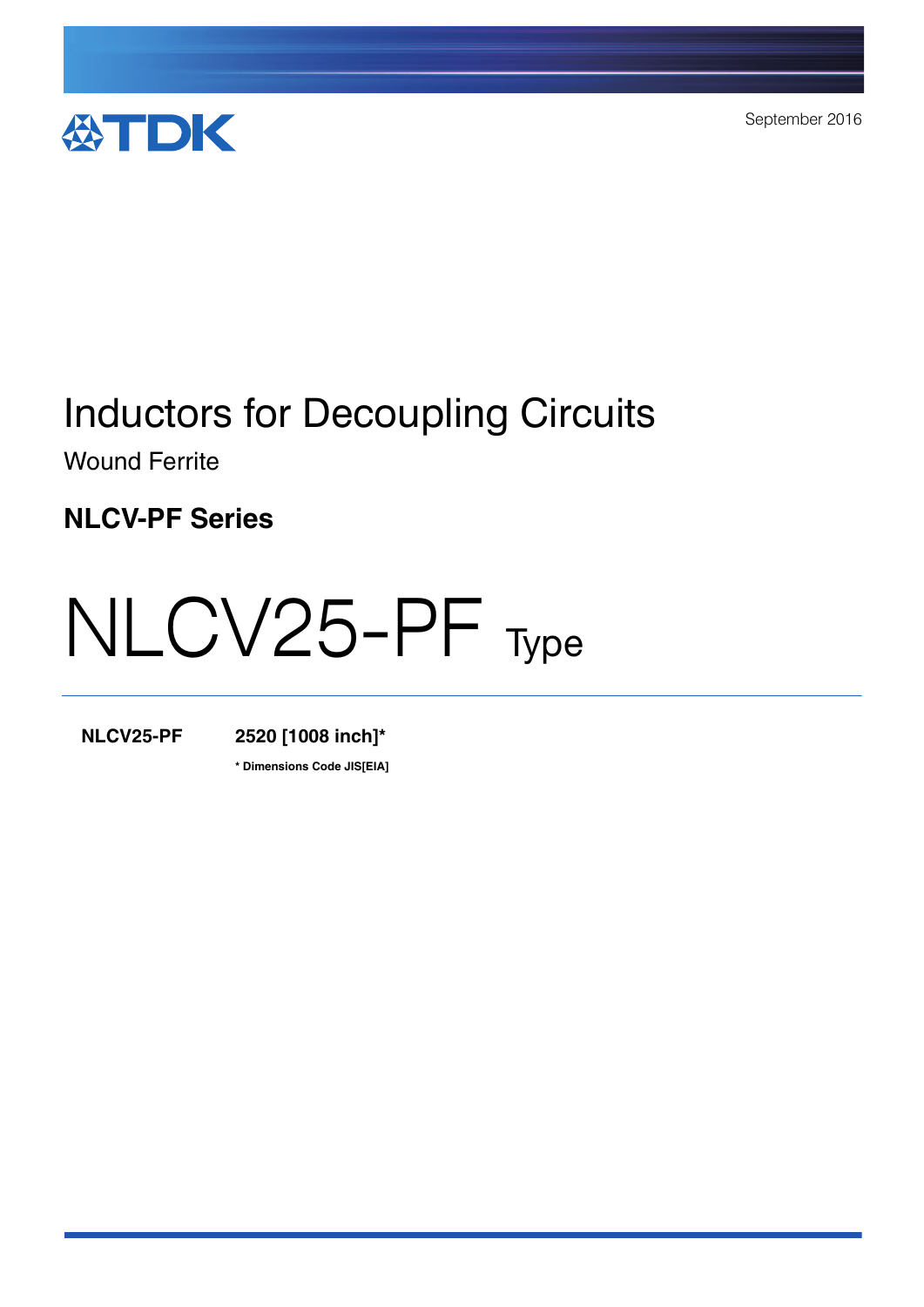

### **REMINDERS FOR USING THESE PRODUCTS**

Before using these products, be sure to request the delivery specifications.

### **SAFETY REMINDERS**

Please pay sufficient attention to the warnings for safe designing when using these products.

| <b>REMINDERS</b>                                                                                                                                                                                                                                                                                                                                                                                                                                                                                                                                                                                                                                                                                                                                                                                                                                                    |                                                                                                                                                                                                                                                                                                |  |  |  |  |  |  |
|---------------------------------------------------------------------------------------------------------------------------------------------------------------------------------------------------------------------------------------------------------------------------------------------------------------------------------------------------------------------------------------------------------------------------------------------------------------------------------------------------------------------------------------------------------------------------------------------------------------------------------------------------------------------------------------------------------------------------------------------------------------------------------------------------------------------------------------------------------------------|------------------------------------------------------------------------------------------------------------------------------------------------------------------------------------------------------------------------------------------------------------------------------------------------|--|--|--|--|--|--|
| The storage period is less than 6 months. Be sure to follow the storage conditions (Temperature: 5 to 40°C, Humidity: 10 to 75% RH or<br>less).<br>If the storage period elapses, the soldering of the terminal electrodes may deteriorate.                                                                                                                                                                                                                                                                                                                                                                                                                                                                                                                                                                                                                         |                                                                                                                                                                                                                                                                                                |  |  |  |  |  |  |
|                                                                                                                                                                                                                                                                                                                                                                                                                                                                                                                                                                                                                                                                                                                                                                                                                                                                     |                                                                                                                                                                                                                                                                                                |  |  |  |  |  |  |
| $\bigcirc$ Do not use or store in locations where there are conditions such as gas corrosion (salt, acid, alkali, etc.).                                                                                                                                                                                                                                                                                                                                                                                                                                                                                                                                                                                                                                                                                                                                            |                                                                                                                                                                                                                                                                                                |  |  |  |  |  |  |
| ◯ Before soldering, be sure to preheat components.<br>The preheating temperature should be set so that the temperature difference between the solder temperature and chip temperature<br>does not exceed 150°C.                                                                                                                                                                                                                                                                                                                                                                                                                                                                                                                                                                                                                                                     |                                                                                                                                                                                                                                                                                                |  |  |  |  |  |  |
| $\bigcirc$ Soldering corrections after mounting should be within the range of the conditions determined in the specifications.<br>If overheated, a short circuit, performance deterioration, or lifespan shortening may occur.                                                                                                                                                                                                                                                                                                                                                                                                                                                                                                                                                                                                                                      |                                                                                                                                                                                                                                                                                                |  |  |  |  |  |  |
| $\bigcirc$ When embedding a printed circuit board where a chip is mounted to a set, be sure that residual stress is not given to the chip due to<br>the overall distortion of the printed circuit board and partial distortion such as at screw tightening portions.                                                                                                                                                                                                                                                                                                                                                                                                                                                                                                                                                                                                |                                                                                                                                                                                                                                                                                                |  |  |  |  |  |  |
| Self heating (temperature increase) occurs when the power is turned ON, so the tolerance should be sufficient for the set thermal<br>design.                                                                                                                                                                                                                                                                                                                                                                                                                                                                                                                                                                                                                                                                                                                        |                                                                                                                                                                                                                                                                                                |  |  |  |  |  |  |
| $\bigcirc$ Carefully lay out the coil for the circuit board design of the non-magnetic shield type.<br>A malfunction may occur due to magnetic interference.                                                                                                                                                                                                                                                                                                                                                                                                                                                                                                                                                                                                                                                                                                        |                                                                                                                                                                                                                                                                                                |  |  |  |  |  |  |
| $\bigcirc$ Use a wrist band to discharge static electricity in your body through the grounding wire.                                                                                                                                                                                                                                                                                                                                                                                                                                                                                                                                                                                                                                                                                                                                                                |                                                                                                                                                                                                                                                                                                |  |  |  |  |  |  |
| $\bigcirc$ Do not expose the products to magnets or magnetic fields.                                                                                                                                                                                                                                                                                                                                                                                                                                                                                                                                                                                                                                                                                                                                                                                                |                                                                                                                                                                                                                                                                                                |  |  |  |  |  |  |
| $\bigcirc$ Do not use for a purpose outside of the contents regulated in the delivery specifications.                                                                                                                                                                                                                                                                                                                                                                                                                                                                                                                                                                                                                                                                                                                                                               |                                                                                                                                                                                                                                                                                                |  |  |  |  |  |  |
| $\circlearrowright$ The products listed on this catalog are intended for use in general electronic equipment (AV equipment, telecommunications<br>equipment, home appliances, amusement equipment, computer equipment, personal equipment, office equipment, measurement<br>equipment, industrial robots) under a normal operation and use condition.<br>The products are not designed or warranted to meet the requirements of the applications listed below, whose performance and/or<br>quality require a more stringent level of safety or reliability, or whose failure, malfunction or trouble could cause serious damage to<br>society, person or property.<br>If you intend to use the products in the applications listed below or if you have special requirements exceeding the range or conditions<br>set forth in the each catalog, please contact us. |                                                                                                                                                                                                                                                                                                |  |  |  |  |  |  |
| (1) Aerospace/Aviation equipment<br>(2) Transportation equipment (cars, electric trains, ships, etc.)<br>(3) Medical equipment<br>(4) Power-generation control equipment<br>(5) Atomic energy-related equipment<br>(6) Seabed equipment<br>(7) Transportation control equipment<br>When designing your equipment even for general-purpose applications, you are kindly requested to take into consideration securing                                                                                                                                                                                                                                                                                                                                                                                                                                                | (8) Public information-processing equipment<br>(9) Military equipment<br>(10) Electric heating apparatus, burning equipment<br>(11) Disaster prevention/crime prevention equipment<br>(12) Safety equipment<br>(13) Other applications that are not considered general-purpose<br>applications |  |  |  |  |  |  |
| protection circuit/device or providing backup circuits in your equipment.                                                                                                                                                                                                                                                                                                                                                                                                                                                                                                                                                                                                                                                                                                                                                                                           |                                                                                                                                                                                                                                                                                                |  |  |  |  |  |  |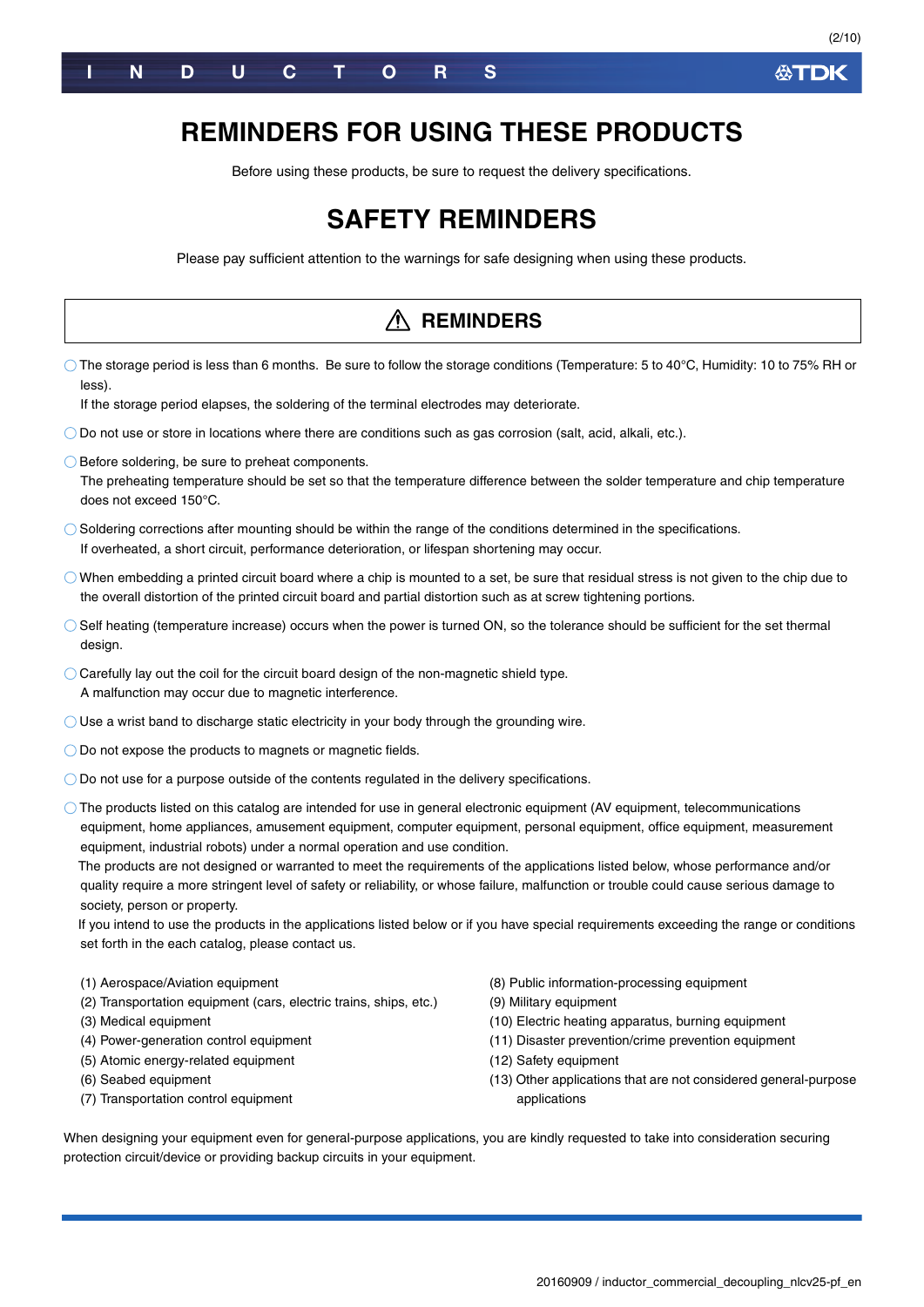**Product compatible with RoHS directive Halogen-free Compatible with lead-free solders**

# **Overview of NLCV25-PF Type**

#### **FEATURES**

 $\bigcirc$  Resin mold type wound inductor for decoupling circuits.

#### **APPLICATION**

Smart meters, AV equipment, xDSL, electronic devices for communications infrastructure such as mobile base stations, industrial equipment, other

#### **PART NUMBER CONSTRUCTION**



#### **OPERATING TEMPERATURE RANGE, PACKAGE QUANTITY, PRODUCT WEIGHT**

|                  |                                                              | Temperature range | Package quantity | Individual weight |
|------------------|--------------------------------------------------------------|-------------------|------------------|-------------------|
| <b>Type</b>      | Operating<br><b>Storage</b><br>temperature**<br>temperature* |                   |                  |                   |
|                  | (°C)                                                         | (°C)              | (pieces/reel)    | (mq)              |
| <b>NLCV25-PF</b> | $-40$ to $+105$                                              | $-40$ to $+105$   | 2000             | 25                |

Operating temperature range includes self-temperature rise.

The Storage temperature range is for after the circuit board is mounted.

RoHS Directive Compliant Product: See the following for more details.https://product.tdk.com/info/en/environment/rohs/index.html

Please note that the contents may change without any prior notice due to reasons such as upgrading.

Halogen-free: Indicates that Cl content is less than 900ppm, Br content is less than 900ppm, and that the total Cl and Br content is less than 1500ppm.

t Please be sure to request delivery specifications that provide further details on the features and specifications of the products for proper and safe use.

(3/10)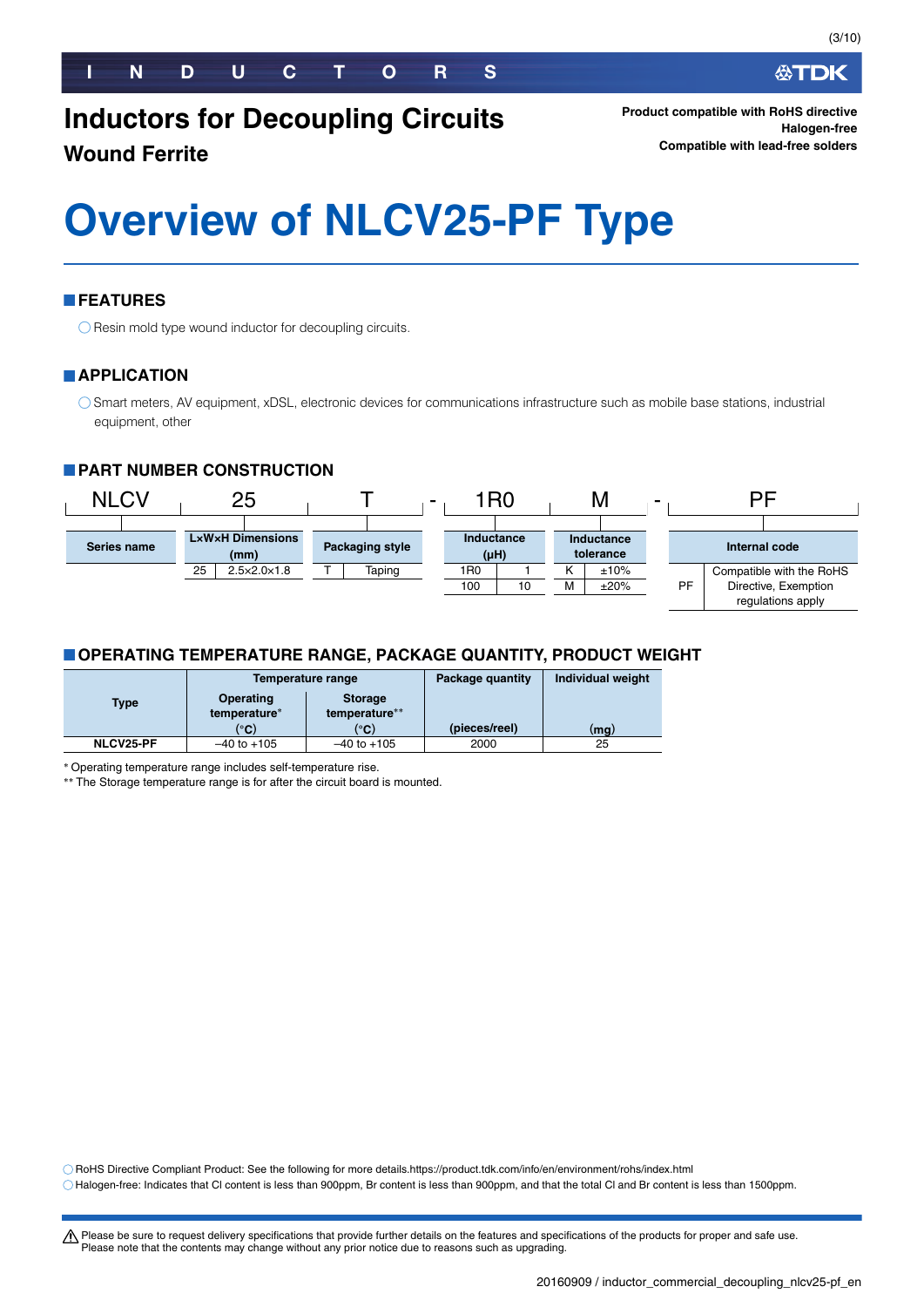**公TDK** 

# **NLCV25-PF Type**

#### **RECOMMENDED REFLOW PROFILE**



| <b>Preheating</b> |       | <b>Soldering</b> |                 | Peak  |                 |          |
|-------------------|-------|------------------|-----------------|-------|-----------------|----------|
| Temp.<br>Time     |       | Temp.            | <b>Time</b>     | Temp. | <b>Time</b>     |          |
| T1                |       |                  | Т3              | t2    |                 | 13       |
| $150^{\circ}$ C   | 180°C | 90 to 120s       | $230^{\circ}$ C | 40s   | $255^{\circ}$ C | 10s max. |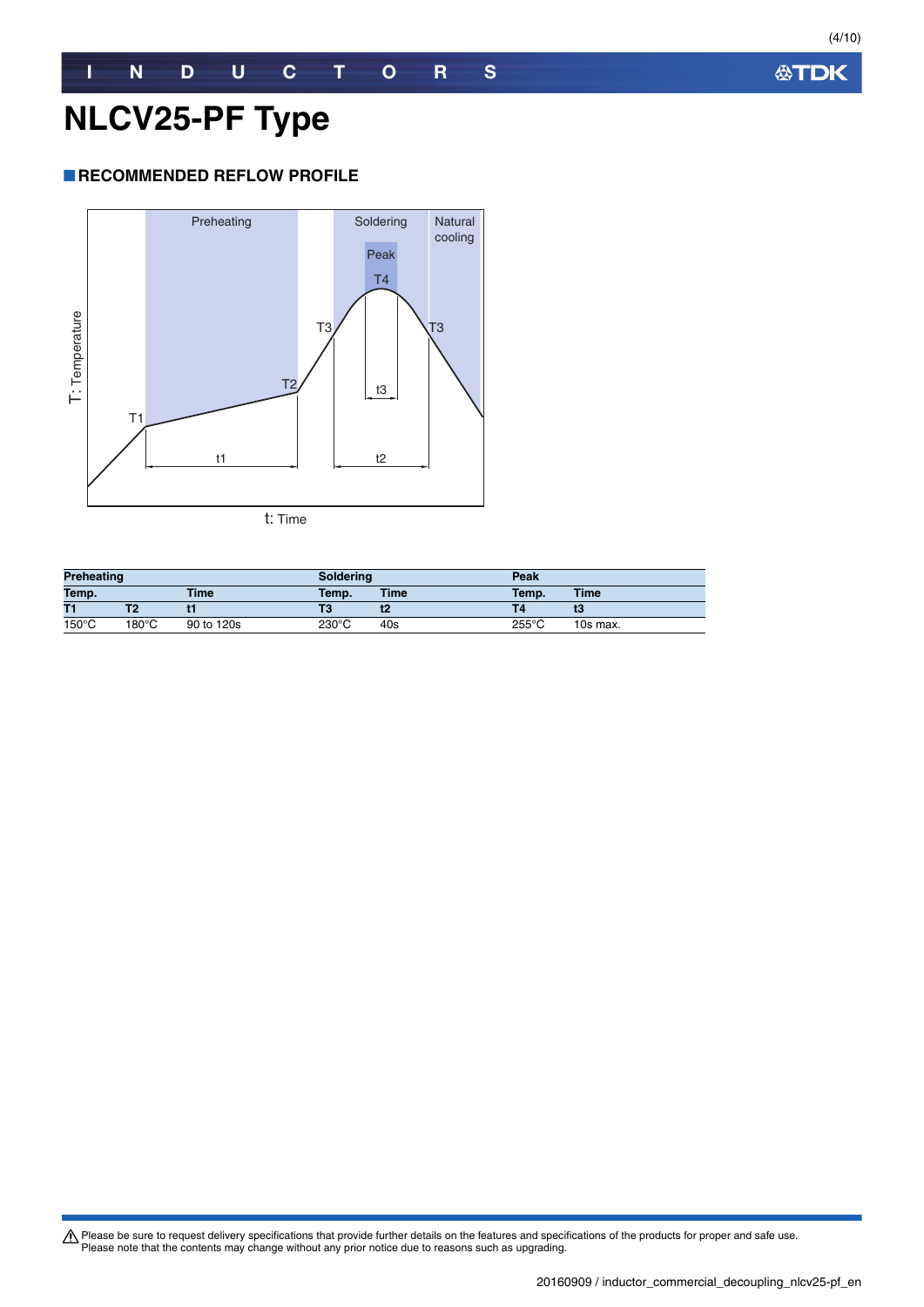**公TDK** 

# **NLCV25-PF Type**

#### **SHAPE & DIMENSIONS**





Dimensions in mm

#### **RECOMMENDED LAND PATTERN**



Dimensions in mm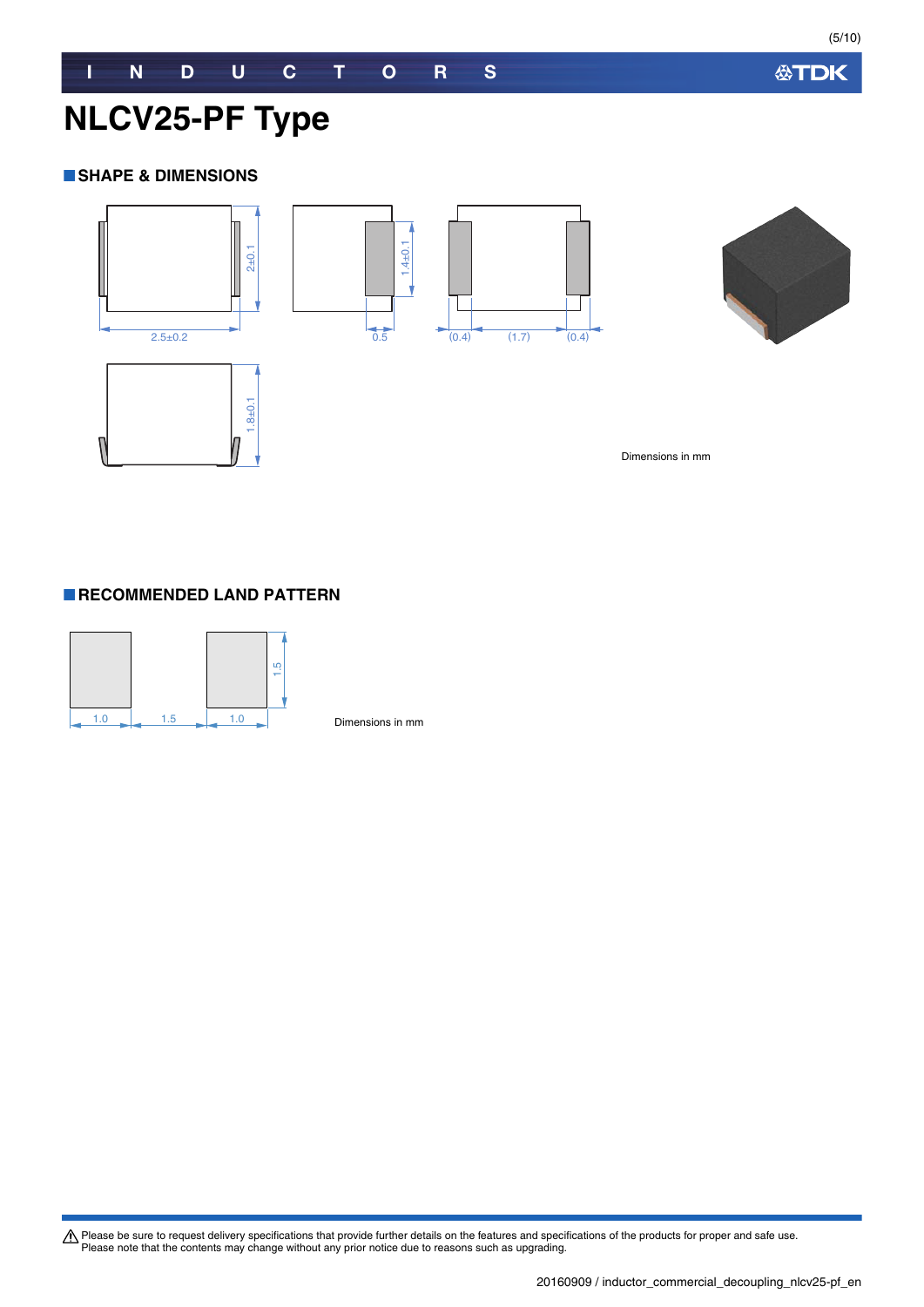# **NLCV25-PF Type**

#### **ELECTRICAL CHARACTERISTICS**

#### **CHARACTERISTICS SPECIFICATION TABLE**

|                 | Q                |      | L, Q measuring<br>frequency | DC resistance       |             | Part No.               |
|-----------------|------------------|------|-----------------------------|---------------------|-------------|------------------------|
| (Hu)            | <b>Tolerance</b> | ref. | (MHz)                       | $(\Omega) \pm 30\%$ | $(mA)$ max. |                        |
|                 | ±20%             | 20   | 7.96                        | 0.34                | 475         | NLCV25T-1R0M-PF        |
| 1.5             | ±20%             | 20   | 7.96                        | 0.42                | 435         | NLCV25T-1R5M-PF        |
| 2.2             | ±20%             | 20   | 7.96                        | 0.5                 | 390         | NLCV25T-2R2M-PF        |
| 3.3             | ±20%             | 20   | 7.96                        | 0.65                | 340         | NLCV25T-3R3M-PF        |
| 4.7             | ±20%             | 20   | 7.96                        | 0.8                 | 285         | NLCV25T-4R7M-PF        |
| 6.8             | ±20%             | 20   | 7.96                        |                     | 275         | NLCV25T-6R8M-PF        |
| 10              | ±10%             | 30   | 2.52                        | 1.69                | 210         | NLCV25T-100K-PF        |
| 15 <sup>1</sup> | ±10%             | 30   | 2.52                        | 2.2                 | 175         | <b>NLCV25T-150K-PF</b> |
| 22              | ±10%             | 30   | 2.52                        | 2.8                 | 160         | NLCV25T-220K-PF        |
| 33              | ±10%             | 30   | 2.52                        | 4.2                 | 120         | NLCV25T-330K-PF        |

\* Rated current: smaller value of either Idc1 or Idc2.

Idc1: When based on the inductance change rate (10% below the initial L value)

Idc2: When based on the temperature increase (Temperature increase of 20°C by self heating)

#### ○ Measurement equipment

| Measurement item | Product No.         | Manufacturer          |
|------------------|---------------------|-----------------------|
| L. Q             | 4194A+16085A+16093B | Keysight Technologies |
| DC resistance    | VP-2941A            | Panasonic             |

\* Equivalent measurement equipment may be used.

Please be sure to request delivery specifications that provide further details on the features and specifications of the products for proper and safe use.<br>Please note that the contents may change without any prior notice d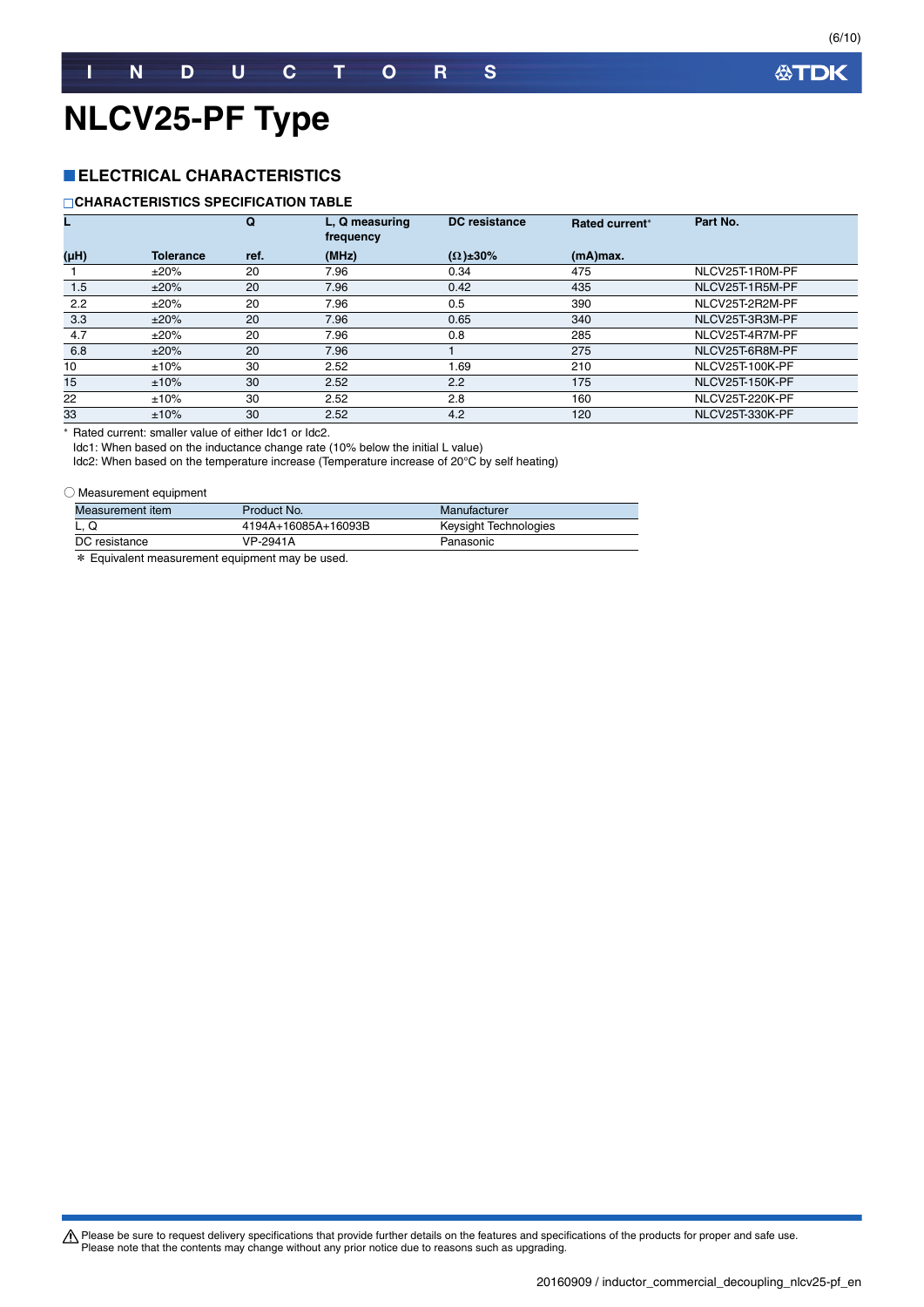# **NLCV25-PF Type**

#### **ELECTRICAL CHARACTERISTICS**

**L FREQUENCY CHARACTERISTICS GRAPH**



 $\bigcirc$  Measurement equipment

| Product No.                                     | Manufacturer          |  |  |  |
|-------------------------------------------------|-----------------------|--|--|--|
| 4294A                                           | Keysight Technologies |  |  |  |
| * Equivalent measurement equipment may be used. |                       |  |  |  |

Please be sure to request delivery specifications that provide further details on the features and specifications of the products for proper and safe use.<br>Please note that the contents may change without any prior notice d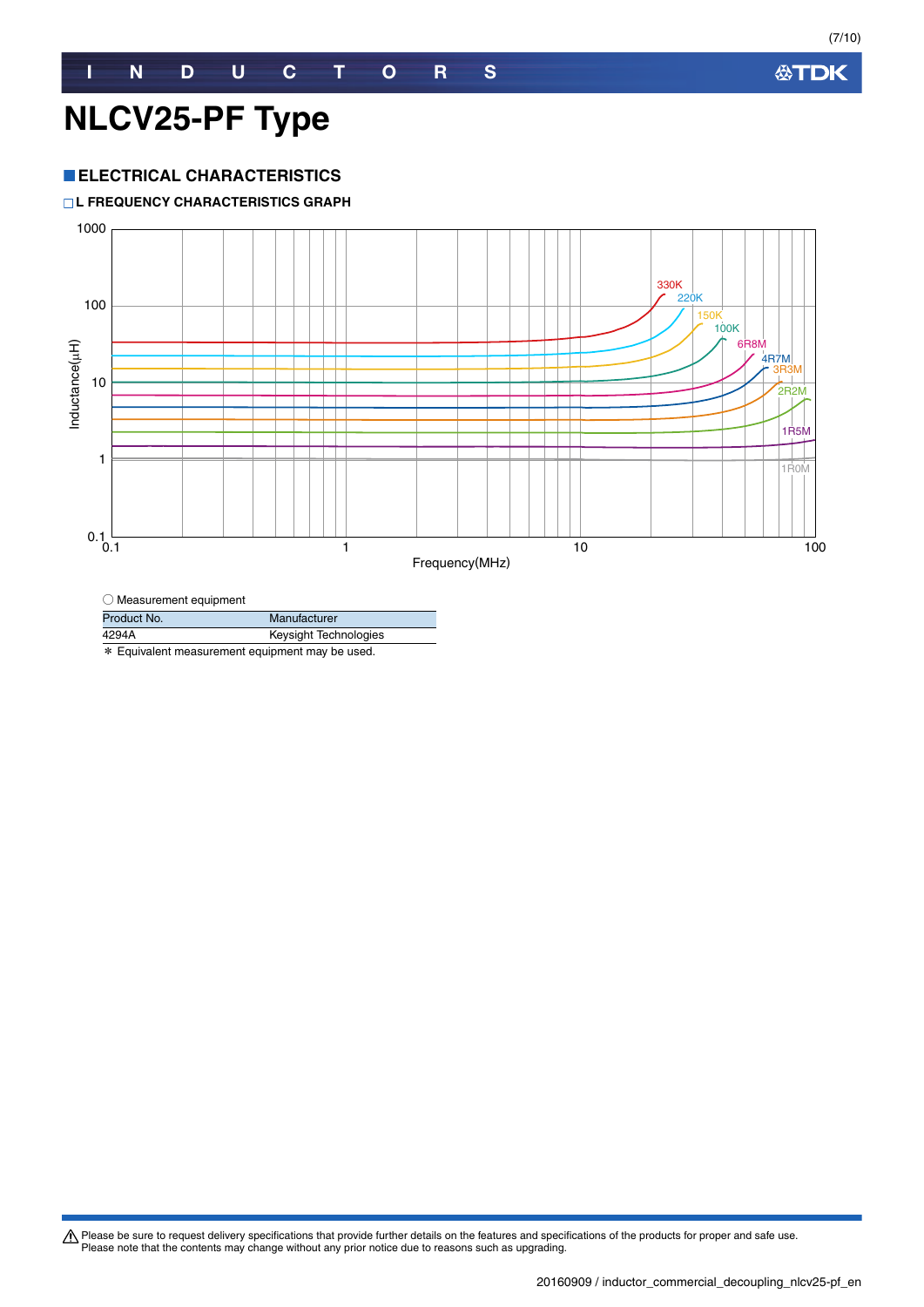(8/10)

# **NLCV25-PF Type**

#### **ELECTRICAL CHARACTERISTICS**

#### **INDUCTANCE VS. DC BIAS CHARACTERISTICS GRAPH**



| Product No.                                          | Manufacturer          |  |  |  |  |
|------------------------------------------------------|-----------------------|--|--|--|--|
| 4285A+42841A+42842C                                  | Keysight Technologies |  |  |  |  |
| $\star$ Equivalent measurement equipment may be used |                       |  |  |  |  |

\* Equivalent measurement equipment may be used.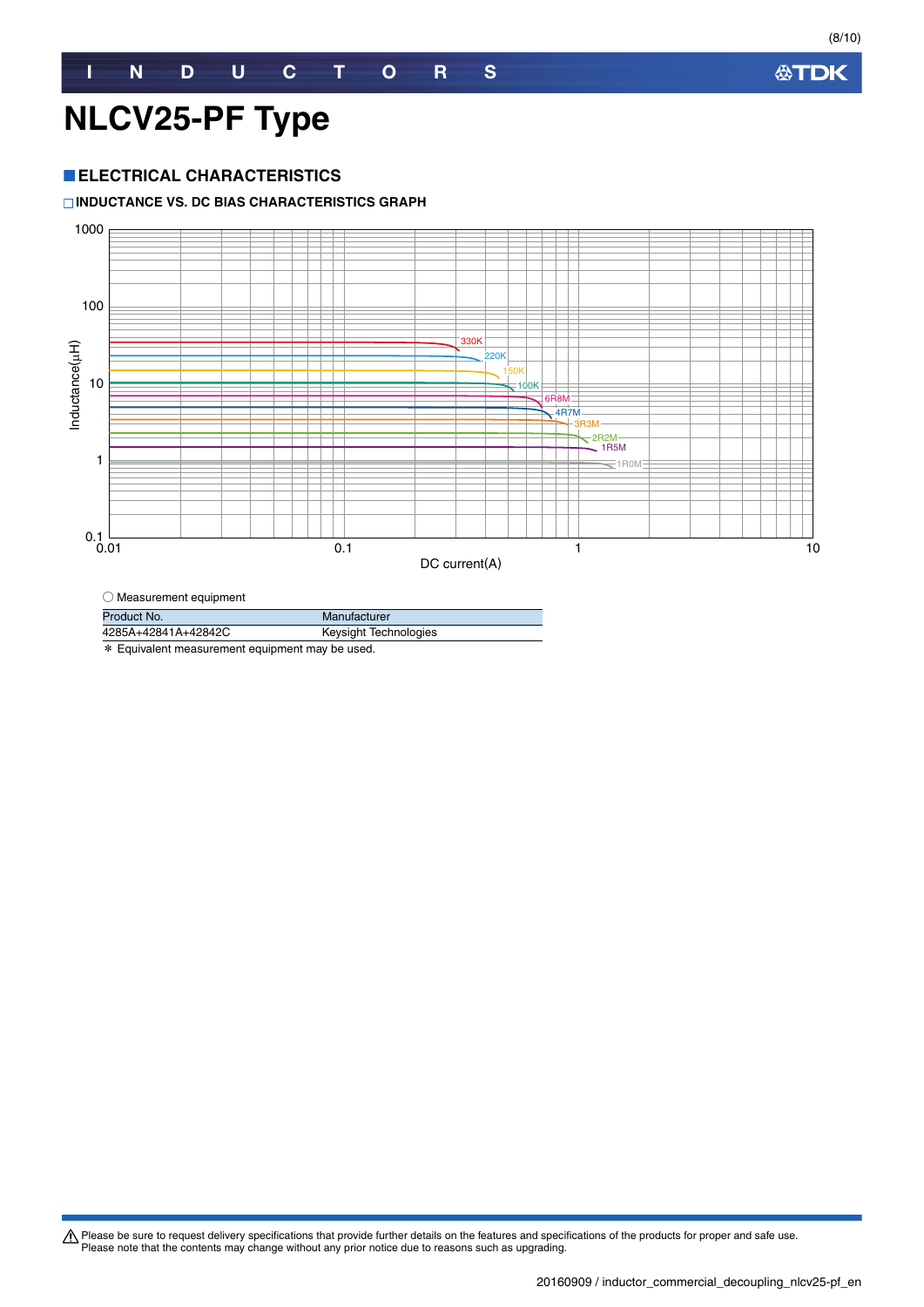#### **ELECTRICAL CHARACTERISTICS**

#### **IMPEDANCE FREQUENCY CHARACTERISTICS GRAPH**



| $\bigcirc$ Measurement equipment               |                       |  |  |  |  |  |
|------------------------------------------------|-----------------------|--|--|--|--|--|
| Product No.                                    | Manufacturer          |  |  |  |  |  |
| 4294A                                          | Keysight Technologies |  |  |  |  |  |
| * Equivalent measurement equipment may be used |                       |  |  |  |  |  |

urement equipment may be used.

Please be sure to request delivery specifications that provide further details on the features and specifications of the products for proper and safe use.<br>Please note that the contents may change without any prior notice d